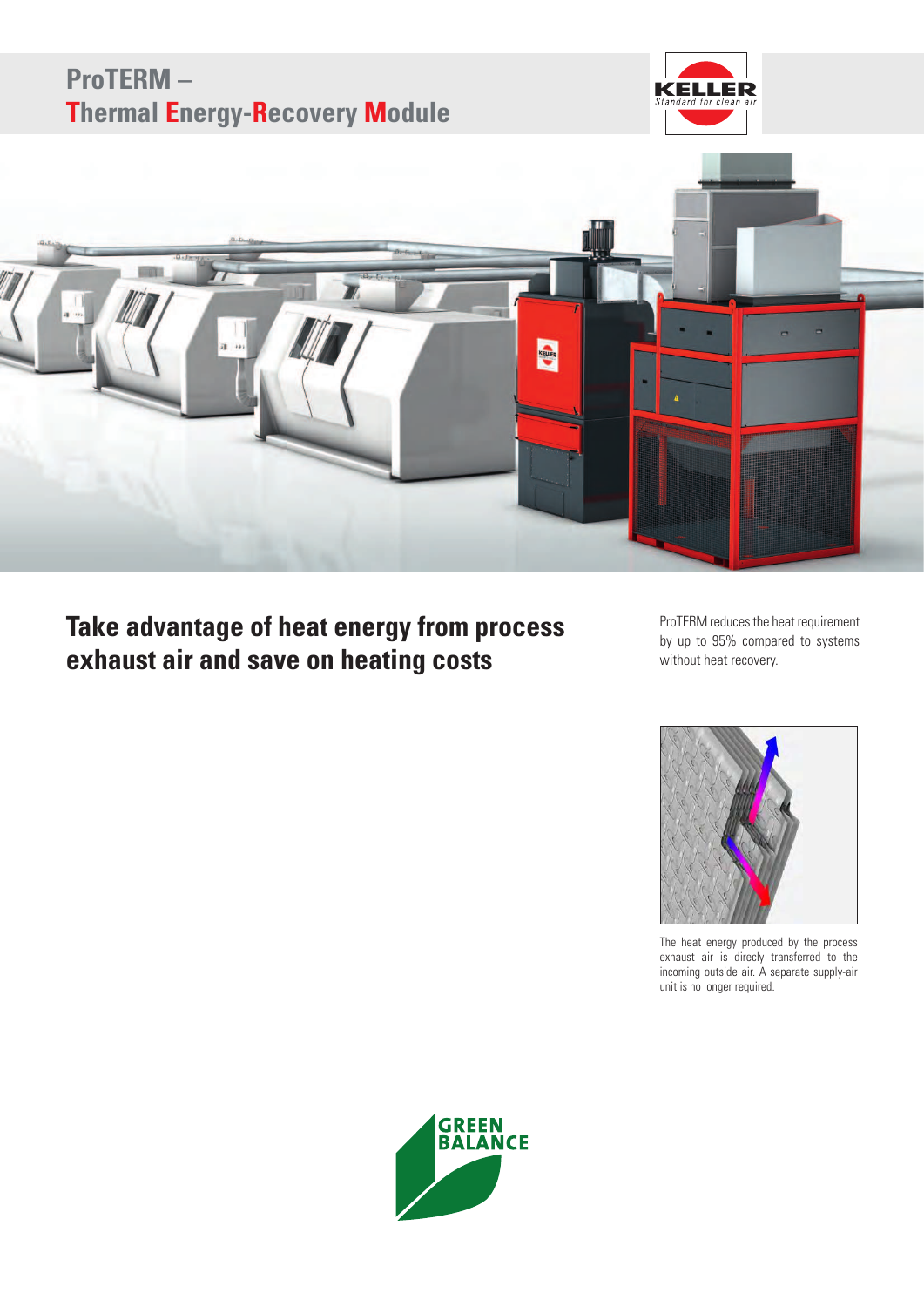## **Filtration technology and Air Conditioning technology all in one**

#### **Take advantage of heat energy**

Ideally, the cleaned process exhaust air is returned into the workplace. However, air recirculation is often not feasible and the heated exhaust air from the machine has to be vented outdoors. A supply-air unit then provides supply air for optimal air balance.

ProTERM combines filtration technology with air conditioning technology in industrial plants and takes advantage of heat energy from the process exhaust air to heat the outside air. A specially developed control system ensures optimal interface among components.

cannot become contaminant. The exhaust air is then released through the roof. Heat transfer is highly efficient.

ProTERM can be applied in combination with wet, dry and aerosol separators.

#### **Heat transfer by plate heat exchangers**

Process exhaust air and cool outside air are directed past each other in the cross-flow heat exchanger. Because of its two separate air currents in separate channels, the fresh air supply

**1 2 1**



Sectional diagram ProTERM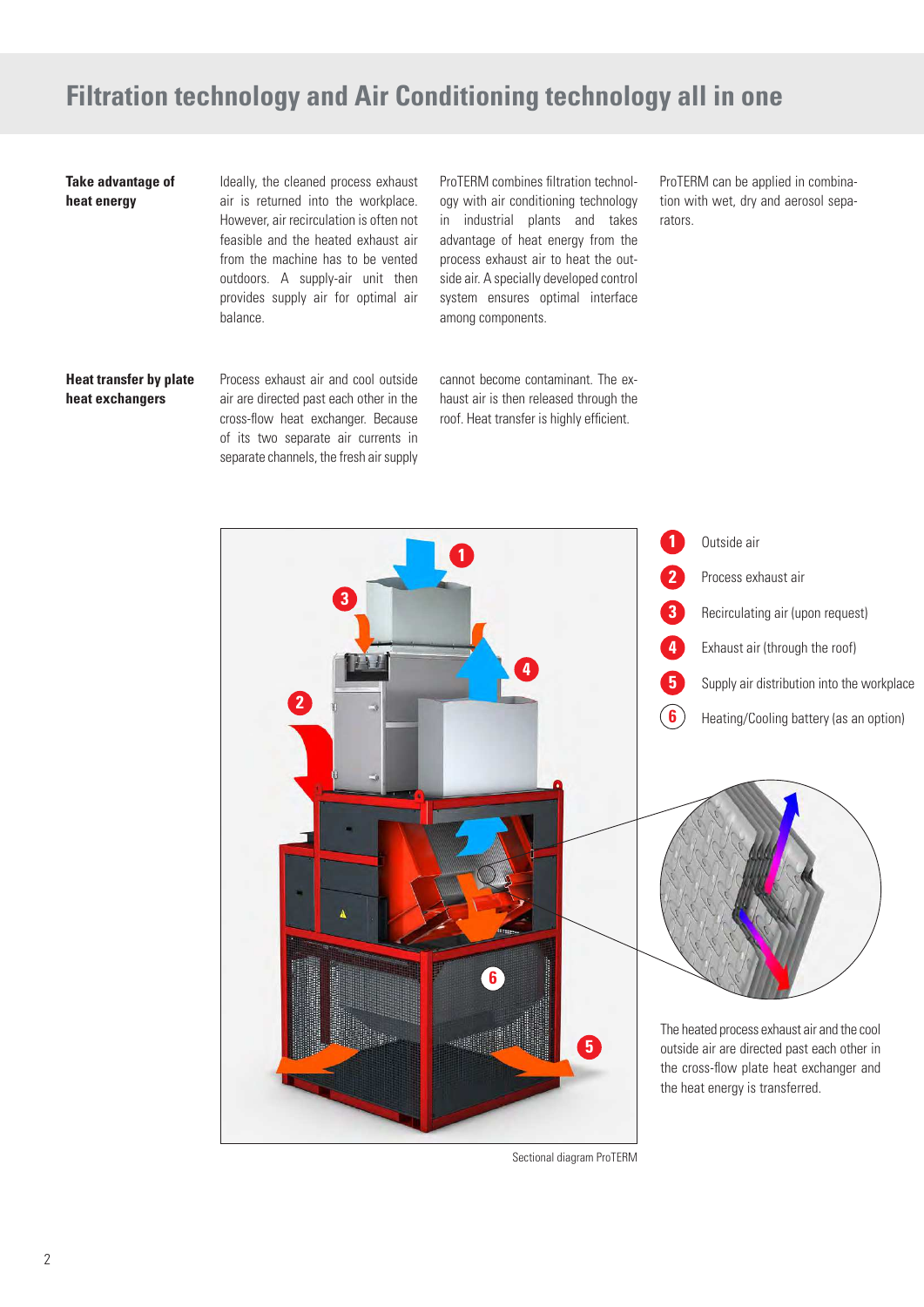### **Flexible use**



**Normal operation or dual operation with air recirculation**



During normal operation, exhaust air is heated by process exhaust air. In dual operation, the circulating air from the plant can be heated additionally, if required.



Cross-flow plate heat exchanger is active in normal and in dual operation mode.

**Cooling effect in the summer, heating in the winter**



The outside air is directed past the heat exchanger via a bypass in the summer to avoid additional heat. Air can be cooled as well with an additional cooling battery for plant air-conditioning. The outside air can be heated by a heating battery for very cold days.



Outside air is directed past the heat exchange unit by means of a bypass.

**Clean air recirculation operation**



To heat up the plant at the start of the work shift, it can be switched to air recirculation. In this mode, only the air from tha plant is extracted, heated up by the heating battery and then distributed into the area.

#### **Air distribution options in the plant**

**1** Via supply air channels, connection on the left or back.

 Via air outlet around the sys-**2** tem. For this energy-saving concept according to VDI, adequate space for optimal air distribution around the system should be available.